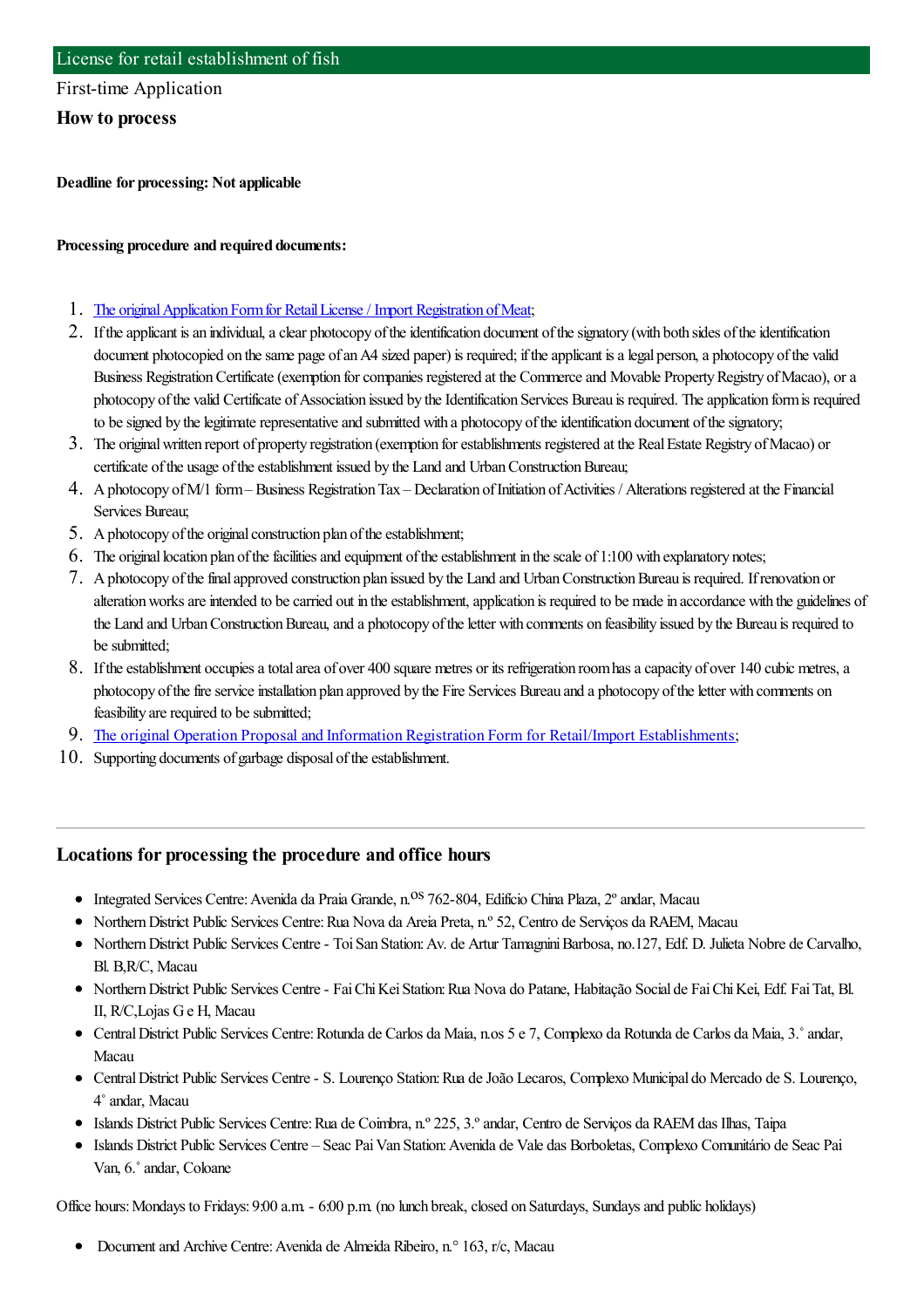### **Fees**

#### **Application fee**

- Application fee is exempted;
- Upon approval of application, the applicant is required to pay the annual license fee of MOP1,100.00

#### **Stamp duty**

• MOP110.00 (10% of annual license fee)

Please refer to the Fees, Charges and Prices List: <http://www.iam.gov.mo/p/pricetable/list>

## **Time required for processing**

60 working days after submission of all required documents

## **Remarks/ points to note for application**

- 1. After submission of all required documents, the establishment is subject to inspection conducted by relevant unit of IAM.
- 2. All issued retail licenses are non-transferable;
- 3. The procedure can only be processed upon receipt of all required documents;
- 4. The license is valid till the end of the year in which it is issued;
- 5. In accordance with theregulations governing the general use of properties stipulated in current"Regulations Governing the Use ofUrban Properties", the retail business is classified as commercial activities and so the applicant is required to ensure that the establishment meets the requirements of relevant laws and regulations;
- 6. The applications must comply with the guidelines and requirements for application for license. The applicants can refer to the IAM website for details [\(http://www.iam.gov.mo/](http://www.iam.gov.mo/)).
- 7. In accordance with thestipulations ofthecurrent"Fees, Chargesand Prices List ofCivicand MunicipalAffairs Bureau", thefee payable for the annual license is calculated proportionally according to the number of full months from the month of issue to the end of the calendar year;
- 8. Each application form is limited to application for one service item only;
- 9. Each application itemrequires submission ofacompleted Operation Proposaland InformationRegistration Formfor Retail/Import Establishments;
- 10. For applicants who are non-Macao residents, pursuant to the current "Regulation on Prohibition of Illegal Employment", personal and direct engagement of non-Macao residents in activities for personal interests is subject to prior administrative approval for this purpose;
- 11. Forapplications madein the name ofa legal person, iftheshareholders or members oftheadministration and management body ofa company are non-Macao residents who are responsible for the management of company and/or performing the business duties on behalf of the company, they should obtain relevant working permits;
- 12. In case of necessity, the originals of the supporting documents are required to be submitted at the request of the administrative organisation;
- 13. IAM is required to be notified of any update to the business registration.

### **Relevant standards or requirements**

Requirements for choosing the location: The location must meet the stipulations in Law no. 6/99/M "Regulations Governing the Use of Urban